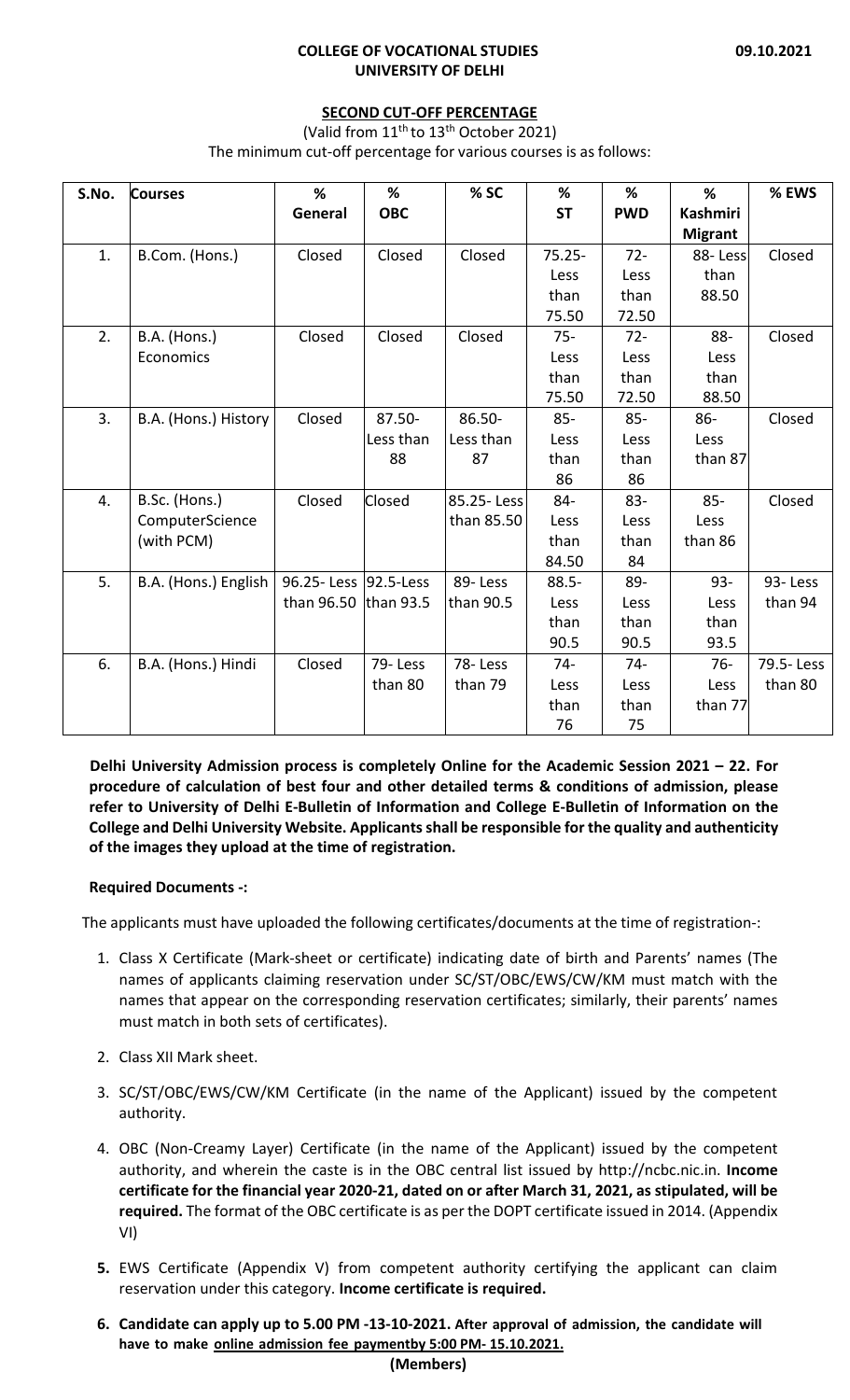## **SECOND CUT‐OFF PERCENTAGE**

(Valid from 11<sup>th</sup> to 13<sup>th</sup> October 2021) The minimum cut-off percentage for various courses is as follows:

It is made clear that if any false attestation / falsified records are detected, the student will be debarred from attending any programme in the University / or its Colleges for next five years and in **addition, a criminal case under relevant sections of IPC (viz. 470, 471, 474 etc.) will be instituted against him/her.)**

Sizle

Convener, Admission Committee **and Convener** Principal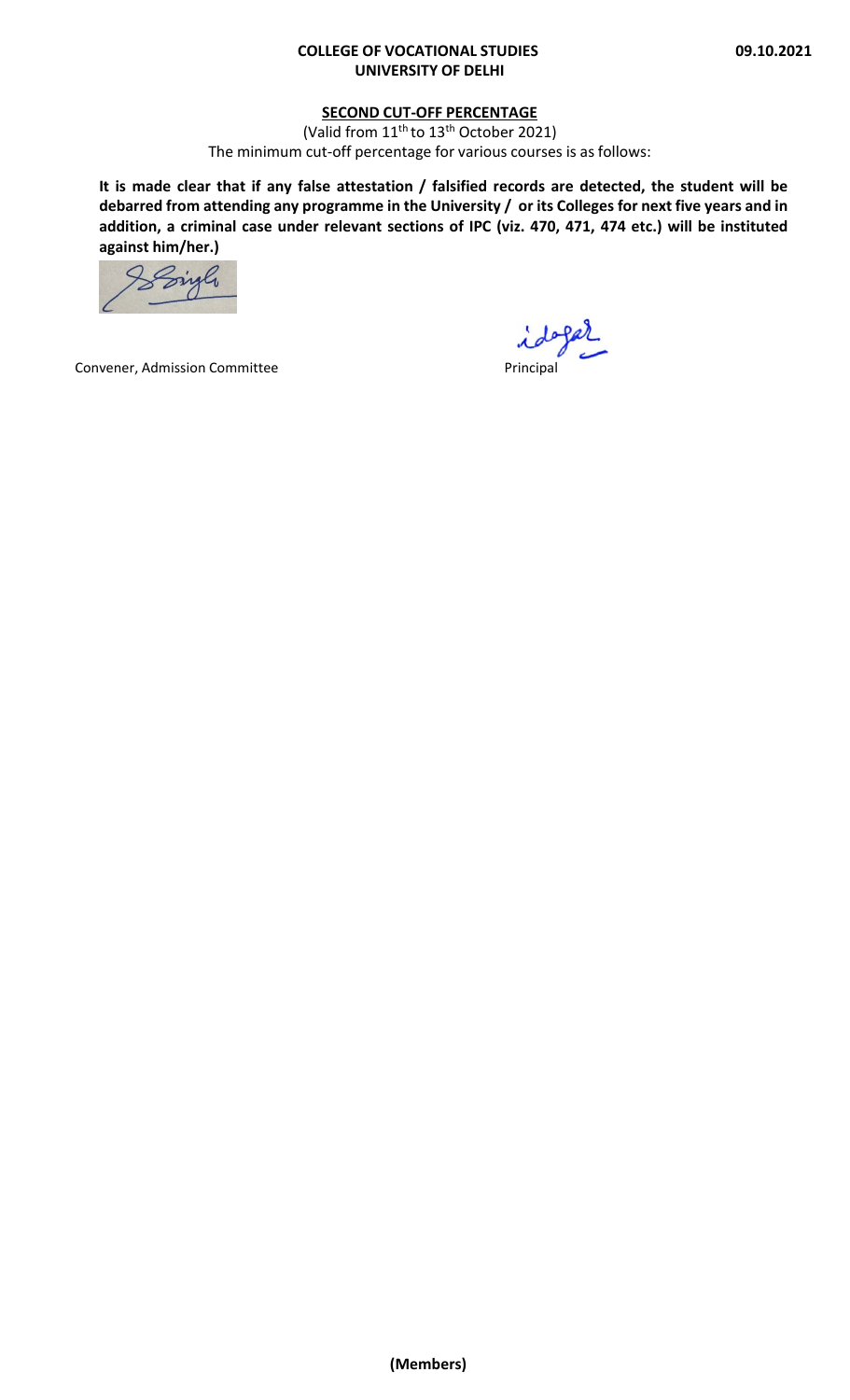### **SECOND CUT‐OFF PERCENTAGE**

(Valid from  $11^{th}$  to  $13^{th}$  October 2021)

The minimum cut-off percentage for various courses is as follows:

| S. No.           | <b>Courses</b>                      | %         | %          | %         | %         | %          | %              | %          |
|------------------|-------------------------------------|-----------|------------|-----------|-----------|------------|----------------|------------|
|                  |                                     | General   | <b>OBC</b> | <b>SC</b> | <b>ST</b> | <b>PWD</b> | Kashmiri       | <b>EWS</b> |
|                  |                                     |           |            |           |           |            | <b>Migrant</b> |            |
| 1.               | Human Resource Management           | $92.75 -$ | 86.2       | 84.5      | 83-       | $83 -$     | 86-Less        | 89-        |
|                  |                                     | Less      | $5-$       | $0 -$     | Less      | Less       | than 87        | Less       |
|                  |                                     | than 93   | Less       | Less      | than      | than       |                | than       |
|                  |                                     |           | than       | than      | 84        | 84         |                | 90         |
|                  |                                     |           | 87         | 85        |           |            |                |            |
| 2.               | Marketing Management and Retail     | Closed    | 85.5       | 83-       | $82 -$    | Clos       | 85-Less        | 88-        |
|                  | <b>Business</b>                     |           | Less       | Less      | Less      | ed         | than 86        | Less       |
|                  |                                     |           | than       | than      | than      |            |                | than       |
|                  |                                     |           | 86.5       | 84.5      | 83.5      |            |                | 89         |
| 3.               | Management and Marketing of         | Closed    | $82 -$     | 80-       | 79-       | 79-        | 81-Less        | $85.25 -$  |
|                  | Insurance                           |           | Less       | Less      | Less      | Less       | than           | Less       |
|                  |                                     |           | than       | than      | than      | than       | 82.5           | than       |
|                  |                                     |           | 82.5       | 81.5      | 80.5      | 80.5       |                | 86         |
| 4.               | <b>Materials Management</b>         | Closed    | $80 -$     | 79-       | $78 -$    | $78 -$     | 80-Less        | 83-        |
|                  |                                     |           | Less       | Less      | Less      | Less       | than 81        | Less       |
|                  |                                     |           | than       | than      | than      | than       |                | than       |
|                  |                                     |           | 81         | 80        | 79        | 79         |                | 84         |
| $\overline{5}$ . | <b>Small and Medium Enterprises</b> | Closed    | 80-        | $79 -$    | $78 -$    | $78 -$     | 80-Less        | 83.50-     |
|                  |                                     |           | Less       | Less      | Less      | Less       | than 81        | Less       |
|                  |                                     |           | than       | than      | than      | than       |                | than       |
|                  |                                     |           | 81         | 80        | 79        | 79         |                | 84         |
| 6.               | <b>Tourism Management</b>           | 89-Less   | 83.5       | 81.5      | 80.5      | $81 -$     | 84-Less        | $85 -$     |
|                  |                                     | than 90   |            |           |           | Less       | than 85        | Less       |
|                  |                                     |           | Less       | Less      | Less      | than       |                | than       |
|                  |                                     |           | than       | than      | than      | 82         |                | 86.5       |
|                  |                                     |           | 85         | 83        | 82        |            |                |            |
| 7.               | Office Management & Secretarial     | 86.50-    | $80 -$     | 79-       | $77 -$    | $77 -$     | 79-Less        | 83.50-     |
|                  | Practice                            | Less      | Less       | Less      | Less      | Less       | than 80        | Less       |
|                  |                                     | than 87   | than       | than      | than      | than       |                | than       |
|                  |                                     |           | 81         | 80        | 78        | 78         |                | 84         |

**Delhi University Admission process is completely Online for the Academic Session 2021 – 22. For procedure of calculation of best four and other detailed terms & conditions of admission, please** refer to University of Delhi E-Bulletin of Information and College E-Bulletin of Information on the **College and Delhi University Website. Applicantsshall be responsible for the quality and authenticity of the images they upload at the time of registration.**

# **Required Documents ‐:**

The applicants must have uploaded the following certificates/documents at the time of registration‐:

- 1. Class X Certificate (Mark‐sheet or certificate) indicating date of birth and Parents' names (The names of applicants claiming reservation under SC/ST/OBC/EWS/CW/KM must match with the names that appear on the corresponding reservation certificates; similarly their parents' names must match in both sets of certificates).
- 2. Class XII Mark sheet.
- 3. SC/ST/OBC/EWS/CW/KM Certificate (in the name of the Applicant) issued by the competent authority.
- 4. OBC (Non‐Creamy Layer) Certificate (in the name of the Applicant) issued by the competent authority, and wherein the caste is in the OBC central list issued by http://ncbc.nic.in. **Income** certificate for the financial year 2020-21, dated on or after March 31, 2021, as stipulated, will be **required.** The format of the OBC certificate is as per the DOPT certificate issued in 2014. (Appendix